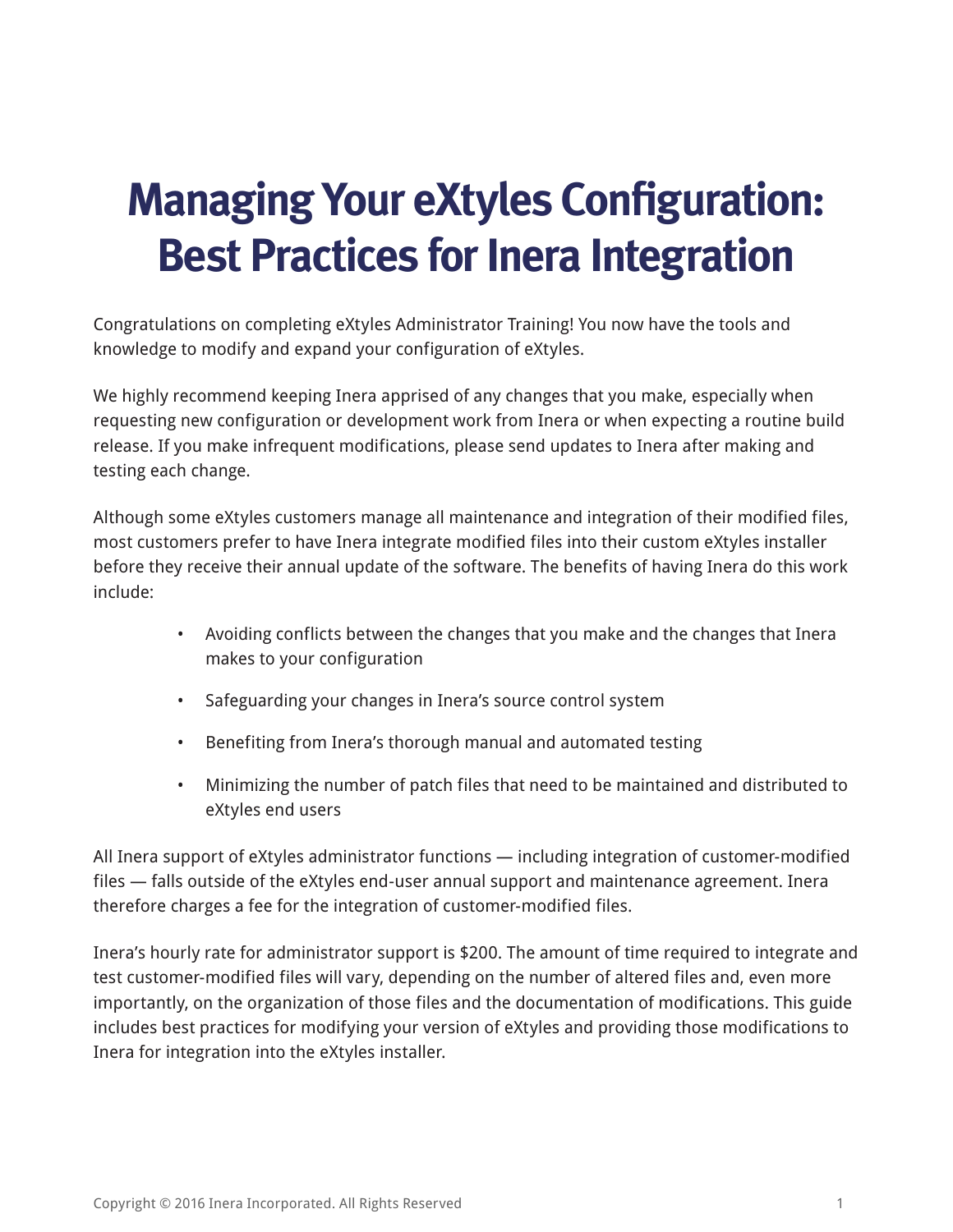Integration of files that are compliant with best practices and that include adequate documentation typically takes between 1 and 4 hours (\$200-\$800). Integration of files that are not compliant with these guidelines will take significantly longer to complete and will therefore be more costly. In some cases, Inera cannot agree to integrate modified files until issues are addressed by the customer. During a brief initial analysis of the files and accompanying documentation, the Inera staff will devise a rough estimate of the time it will take to complete the work; however, the integration will be billed according to actual time worked. Inera will advise if the actual time appears to deviate significantly from the initial estimate.

Note that customers can be billed by Inera on an individual basis for all file integration projects, or customers can purchase eXtyles Service Packs (i.e., blocks of time that can be used for configuration work, administrator support, and other eXtyles projects). If you're interested in learning more about eXtyles Service Packs, please contact us.

## **Best Practices Guidelines**

- 1. Do not modify, add, or delete any files outside of your customer directory/ directories (Note: you may add to the SymbolPix directory if you are adding an item to your Insert Symbol menu)
- 2. Do not set up multiple files with the same name in different subdirectories (files with the same name that appear in multiple locations must have the same content)
- 3. Keep and send us a log of any added, modified, or deleted files. This log needs to contain only a list of files and does not need to include details of what changes have been made, except as specified in point 4
- 4. For Word templates (.dot files), keep and send us a log of any added, renamed, or deleted styles
- 5. Send only the added/modified files
- 6. When sending files in anticipation of a new build release, do not make any changes to your files between sending your modifications to Inera and receiving a new build.
- 7. If you create a new publisher or publication directory, use a distinctive abbreviated name with no spaces (longer abbreviations are better than short acronyms)